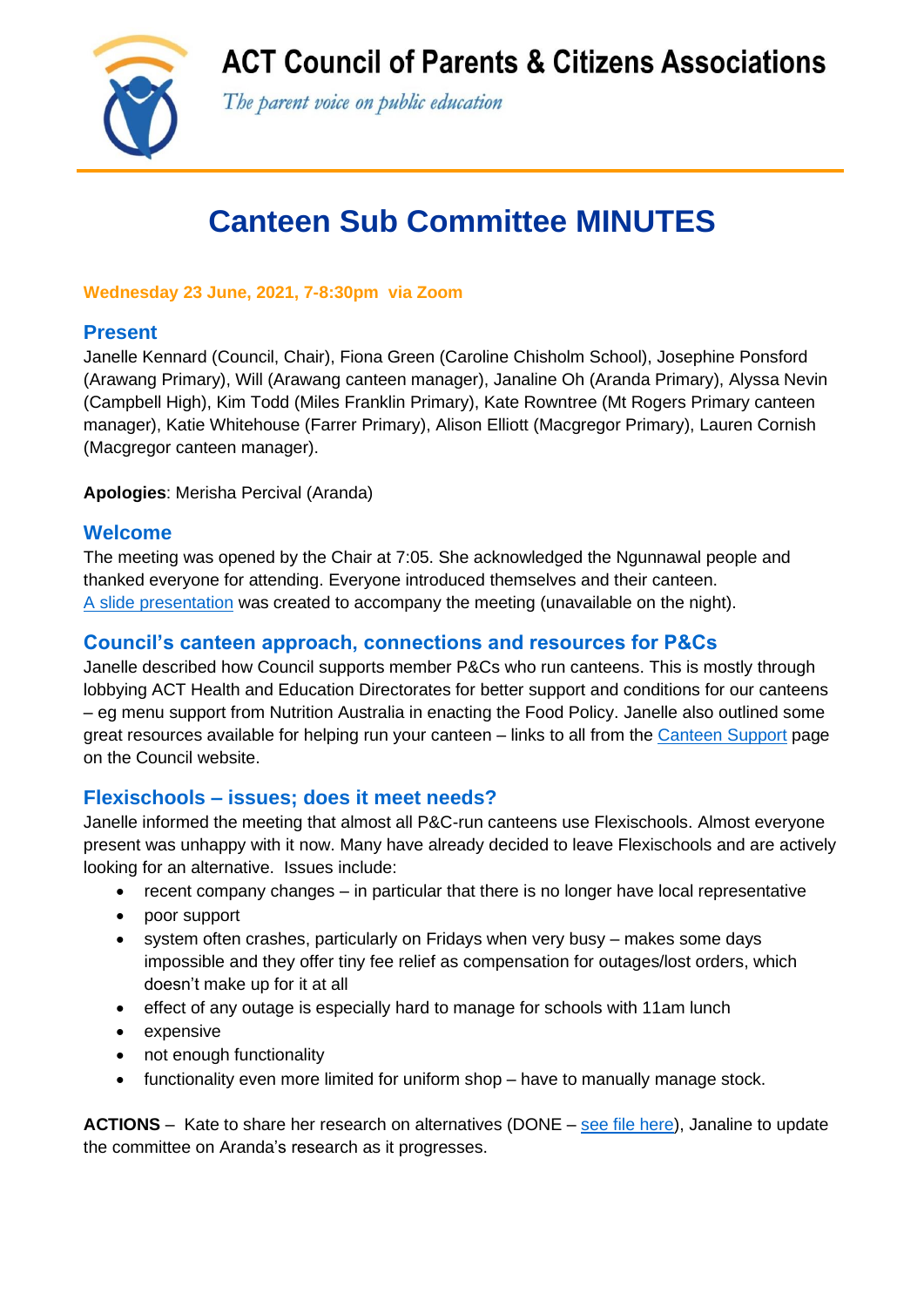#### **Canteen issues**

People brought challenges and issues currently affecting their canteen:

- Volunteer management and recruiting (Will). Janaline commented that they recruit parents via class reps, a different class is responsible for providing a helper each week. Others use students volunteers. **ACTION**: Janelle to share paperwork for student volunteers.
- Kitchen facilities in disrepair (eg missing tiles at Miles Franklin), or not appropriate for the volumes or to move to lower waste options – eg everyone would love a commercial dishwasher. P&Cs are paying for new cupboards and bench tops – what is the service agreement here? Failing health inspections? **ACTION:** Janelle to write to EDU about this and raise at cross-govt Collaborative Working Group
- Packaging and sustainability for upcoming meeting

#### **Reducing canteen waste – Aranda's journey**

Janaline from Aranda Primary P&C outlined their waste-reduction efforts – see [video.](https://www.plasticoceans.org.au/education) She told us that engaging school leadership was crucial – via plastic oceans program. A waste audit was really important for revealing just how much plastic waste at the school came from the canteen and really focused people's efforts. Then they did a survey (one for parents one for kids) about food and canteen – included questions about waste and whether people prepared to pay 5% or 10% more for lower waste options (only 12% said no!). This gave them the backing to continue. The school's 'plastics oceans team' are looking at alternative containers – washable, re-useable. They installed a commercial dishwasher.

**ACTIONs** – Janelle to share Waste Management presentation which was part of Council's Canteen training session in May – [it is here.](https://www.actparents.org.au/images/ReducingPCwastePres.pdf) Janaline to share surveys – [parents](https://docs.google.com/document/d/12BJ7mZngUvYKGdG9LgNSCifmml0_UZi6nN_F7rtcRUo/edit?usp=sharing) and [students](https://docs.google.com/document/d/1XtNq10gSC6zxzzME42qKYzNkD5eZ-vU_JTyTi2m8e54/edit?usp=sharing)

#### **Request to lobby suppliers re plastic packaging**

Janaline from Aranda Primary P&C outlined their campaign to encourage suppliers of canteen foods to move away from plastic packaging. Kids wrote to Bulla (they are going to go plastic free!), Just Juice and Mrs Mac's pies (see [letters\)](https://standuptothegrownups.net/251/writing-to-food-companies/). Janaline looking for support to continue or join forces – Kate R and Kim supportive and would like to be kept in the loop.

Aranda have also approached Husk and Dobinsons to get pies from them (they would need to alter their recipes to meet ACT guidelines). UPDATE: Dobinsons no longer interested.

**ACTIONs** – Janelle to get some media coverage for Aranda's activism with suppliers. Janelle to feed back to ACT no waste team on the need for ACT govt to provide place to compost packaging – eg kurb side bins.

#### **Canteen policies and procedures – Arawang**

Josephine from Arawang Primary P&C explained that she had taken on the position of canteen coordinator and discovered they have no written policies or procedures. She asked what other canteens do. Discussion followed. Others happy to share their documentation. Many find the [ACT](https://www.health.act.gov.au/sites/default/files/2020-06/NMM%20ACT%20Health%20CBE.pdf)  [Canteen Business Essentials Manual](https://www.health.act.gov.au/sites/default/files/2020-06/NMM%20ACT%20Health%20CBE.pdf) really helpful.

**ACTIONs**: Janelle to follow up with ACT health Re: hard copies of Manual for canteens. Kim and Josephine to chat - Janelle to share contacts (DONE) Janelle to set up area on One Drive for all to share documents.